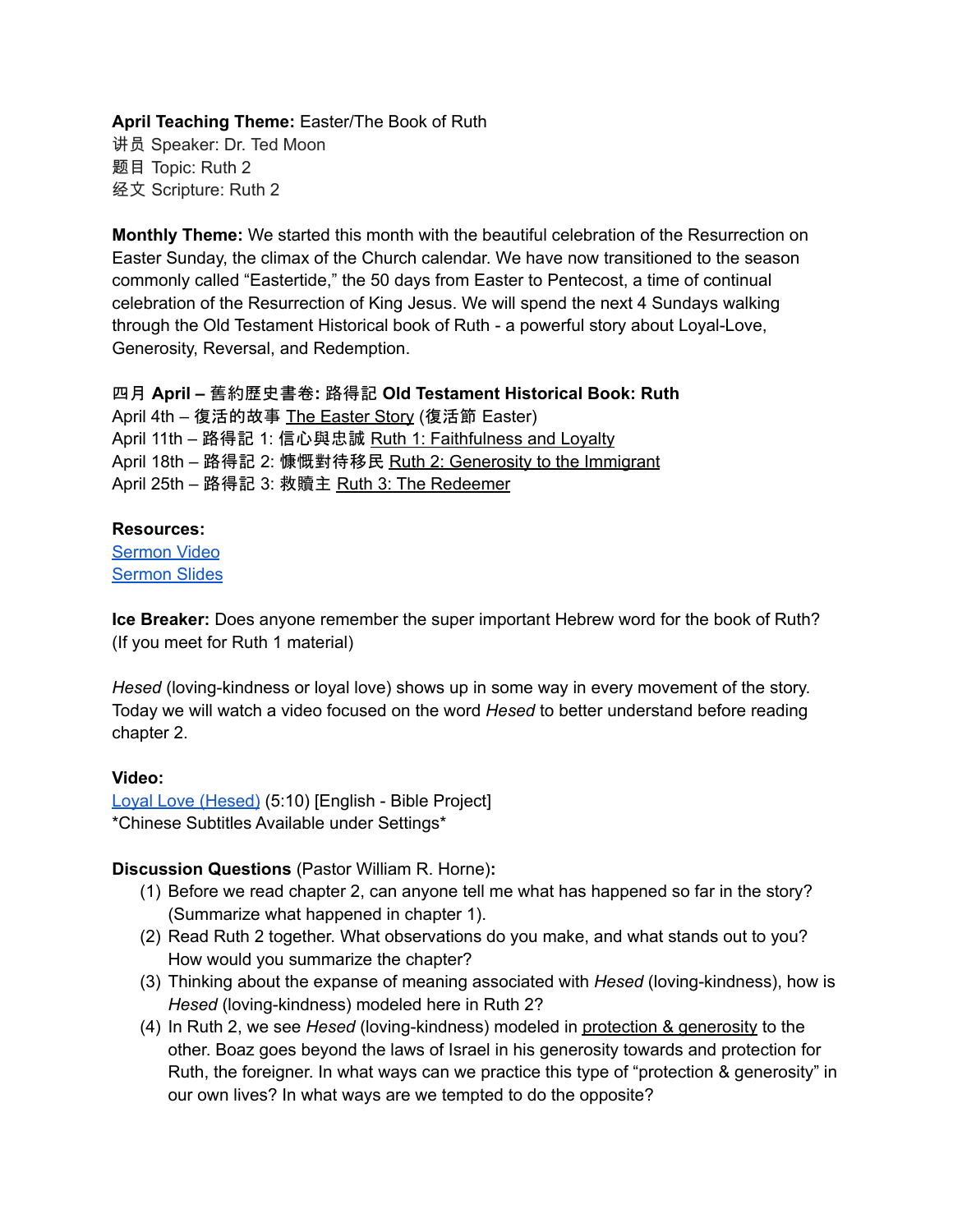- (5) Again, in this chapter of the story, God's providence is lurking in the background. There are two crucial parts of life interacting with each other here: (1) Human Choice & Initiative and (2) God's Providence. Ruth made a choice and took the initiative to go to the fields to get food, and through God's providence, she happened to be "working in a field belonging to Boaz." What does this dynamic of the story tell you about life? Can you think of any times you saw both human choice and God's providence at work in your life?
- (6) Close your time together with further reflection on God's working within your life. Can you describe a time when you knew: (i) God guided you? (ii) God protected you? (iii) God provided for you? (iv) God spoke to you through His word? (Dr. Moon).

# **Important Notes** (Pastor William R. Horne)**:**

Notes on Q2:

*New Character:* Boaz (from the clan of Elimelek) [Recall, his mother is a Canaanite & Father an Israelite, cross-cultural identity]

*Setting:* Boaz's fields during the "barley harvest" to the "wheat harvest."

*Notice:* We are continually reminded throughout the story that Ruth is a Moabite (a foreigner, part of an Israelite enemy).

The setting behind this story may seem kind of odd to us upon our first read. *Why does Ruth just go to a random field to find food?* To answer this question, we must understand that Israel had laws established to take care of **"the poor, the widow, the orphan, and the foreigner in their midst."** (The "Quartet of the Vulnerable"). One of those laws included leaving a portion of the food of your field for the vulnerable (See Deut 24 below). Boaz, however, goes beyond these laws giving extra food and protection to Ruth.

- "When you are harvesting in your field, and you overlook a sheaf, do not go back to get it. Leave it for the alien, the fatherless, and the widow so that the LORD your God may bless you in all the work of your hands. When you beat the olives from your trees, do not go over the branches a second time. Leave what remains for the alien, the fatherless, and the widow. When you harvest the grapes in your vineyard, do not go over the vines again. Leave what remains for the alien, the fatherless, and the widow. Remember that you were slaves in Egypt. That is why I command you to do this." (Deuteronomy 24:19-22)
- The "Kinsman Redeemer"(2:20): The "Kinsman Redeemer" (NIV: "guardian-redeemers") is a foreign concept to us. A "Kinsman Redeemer" was the nearest adult male blood relative who served as an advocate for any vulnerable and/or unfortunate clan member to correct any disruption to clan wholeness, well-being, or shalom (primarily through the redemption or restoration of property, persons, or lineage). (Hubbard) There are several duties of the "Kinsman Redeemer" that are too long to list here, but a couple of their responsibilities are essential for the story of Ruth.
	- (i) They were to redeem the wife of the deceased (i.e., acquire legal right) to "raise up the name of the deceased upon his property" by receiving "the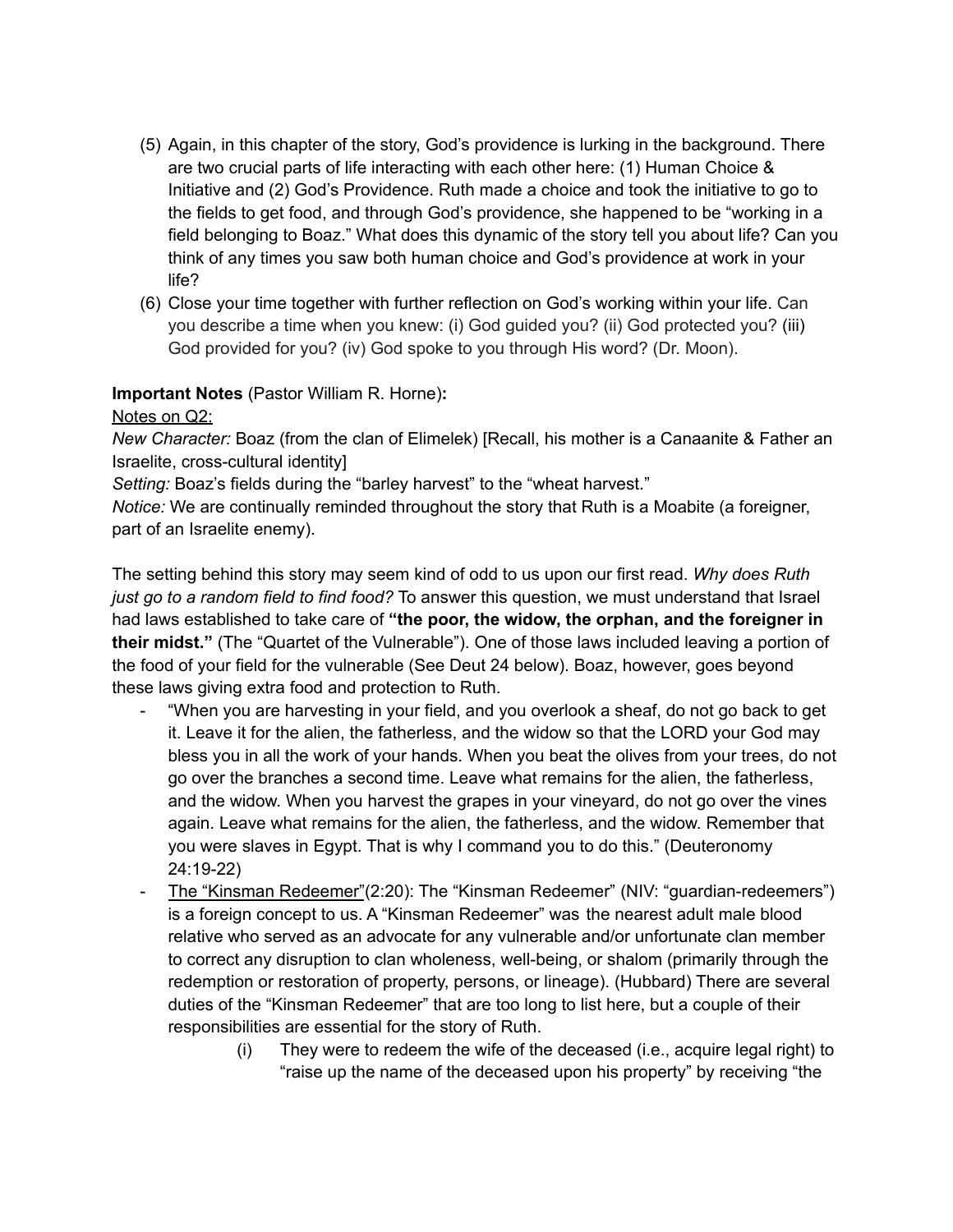wife of the deceased" (see comments below on the law of the *levirate marriage* in Deut. 25:5–10). This legal act restores clan wholeness.

- (ii) They were to redeem or restore a clan widow facing old age alone without anyone to care for her (Ruth 4:14–15)
- (iii) However, crucial to the understanding of Ruth is the realization that the "Kinsman Redeemer," while having a responsibility to perform "redemption/restoration," was not obligated to do so (Younger, K. L., Jr.). It was ultimately their choice. We will see this all play out in the final chapter of the story.

Practice Ideas for Q4:

- Giving of our resources sacrificially (time, money, material things, love, etc.)
- Standing up for the vulnerable, even when it cost us.
- Refusing to participate in gossip or other acts that hurt people.

Thoughts on Q5: Life isn't simply "working hard" or "waiting for it to come to you," but life is a beautiful, mysterious mix of human choice and God's providence meeting us in our choices. To say that you've "made it on your own" when you find success is a pretty naive and false view of life. So much of life is out of our control, and our "success" is God's providence meeting us in our choices.

#### **Sermon Summary** (Elder Yin):

**a**上帝如何看顾我们?从地里学到的真理

Dr. Moon四月八日

"拿俄米 的丈夫 以利米勒 的亲族中,有一个人名叫 波阿斯 ,是个大财主。 摩押 女子 路得 对鹅米 说:「容我 往田间去,我蒙谁的恩,就在谁的身后拾取麦穗。」 拿俄米 说:「女儿啊,你只管去。」 路得 **就由**厠**,来** 收割的人身后拾取麦穗。 她恰巧到了 以利米勒 本族的人 波阿斯 那块田里。 波阿斯 正从 伯利恒 来对收割的 人说:「愿耶和华与你们同在!」他们回答说:「愿耶和华赐福与你!」 波阿斯 问监管收割的仆人谶家的那是 女子?」 监管收割的仆人回答说:「是那 摩押 女子,跟随 拿俄米 从 摩押 地回来的。 她说:容我識隨收割的 人拾取打捆剩下的麦穗。』她从早晨直到如今, 除了在屋子里坐一会儿, 常在这里。」 波阿斯 对 路得 说女儿啊 ,听我说,不要往别人田里拾取麦穗,也不要离开这里,要常与我使女们在一处。 我的仆人在那块田收割,你就 跟着他们去。我已经吩咐仆人不可欺负你;你若渴了,就可以到器皿那里喝仆人打来的水。」 路得 就俯懒在地 拜, 对他说:「我既是外邦人,怎么蒙你的恩,这样顾恤我呢?」 波阿斯 回答说:「自从你丈夫死后婆婆!你向 行的,并你离开父母和本地,到素不认识的民中,这些事人全都告诉我了。 愿耶和华照你所行的赏赐你。你来投 靠耶和华一以色列 神的翅膀下,愿你满得他的赏赐。」 路得 说:「我主啊,愿在你眼前蒙恩。我虽**然否**及 一个使女, 你还用慈爱的话安慰我的心。」 到了吃饭的时候, 波阿斯 对 路得 说:「你到这里来吃餅蘸*電*醋 里。」 路得 就在收割的人旁边坐下;他们把烘了的穗子递给她。她吃饱了,还有余剩的。 她起来又拾取麦穗 阿斯 吩咐仆人说:「她就是在捆中拾取麦穗,也可以容她,不可羞辱她; 并要从捆里抽出些来,留在地下任她 取,不可叱吓她。」"

路得记 2:1-16

一,故事叙述,

剩下三寡妇,路德不离开婆婆,跟拿欧米去伯利恒,不确定性很多。人生有很多不确定性,你有吗?在不确定中 如何行走?

路得在波阿斯的田里捡麦穗。波阿斯母亲加南人-喇合。神的慈爱的引导着路德也在我们的生命中引导。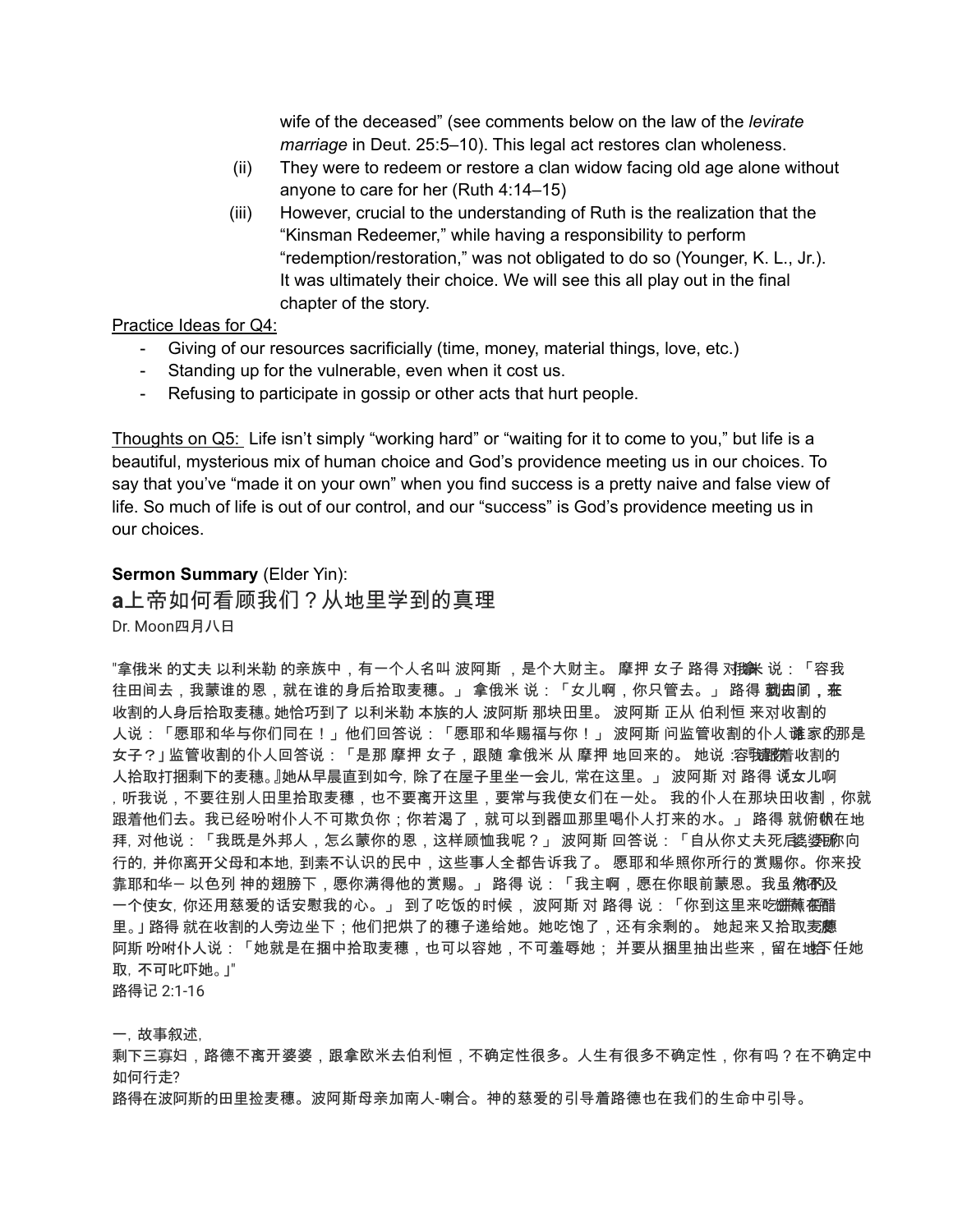二,从路得和波阿斯中学习

1,路德与波阿斯的相遇,

波阿斯知道路德的经历。当时以色列人对任何其他的田园里来临的都会被歧视。因为以色列人不喜欢摩押人, 因为了解了知摩押人的历史。耶稣也知道我们的历史,但不嫌弃我们,还是帮助我们救我们。路德谢波阿斯。神 用慈爱的话语和我们对话。

2,路得与波阿斯相遇的结果

-路德收到指示。在波阿斯的田地捡,他知道路得需要。神也知道我们的需要,和神紧跟,在神的田地捡到麦穗, 得神的保护,象拿欧米一样。让我们不要在其他的田里找到满足。拿俄米也在田地找到供应,拿俄米得水喝。我 们在神的田园中得祝福,我们是不是向神献上感谢,不忘福的来源,数算神的恩典。

3,路得得神的赞扬,

2:11-12 "波阿斯 回答说:「自从你丈夫死后,凡你向婆婆所行的,并你离开父母和本地,到素**不诐**谏, 这 些事人全都告诉我了。 愿耶和华照你所行的赏赐你。你来投靠耶和华— 以色列 神的翅膀下,愿你满得他的赏 赐。」"

路得记 2:11-12

我们生活中也同样,神对我们的称赞,太10:42 "无论何人,因为门徒的名,只把一杯凉水给这小子**野熊<del>。</del>** 我实在告诉你们,这人不能不得赏赐。」"

太25, "主人说:『好,你这又良善又忠心的仆人,你在不多的事上有忠心,我要把许多事派你管理;可<mark>実进</mark>来 你主人的快乐。』" 马太福音 25:21

4,路德受到了邀请 波阿斯请路德吃饭 当没人关心我们,耶稣关心,耶稣邀请每人进入祂里面。

5,预备:

2:14b "到了吃饭的时候, 波阿斯 对 路得 说:「你到这里来吃饼,将饼蘸在醋里。」 路**得謝的**人旁边坐下 ;他们把烘了的穗子递给她。她吃饱了,还有余剩的。" 路得记 2:14

路德得到波阿斯的家人的待遇,多少时我们给予多余的来帮助。应该献给神国最好的。不是给神的仆人旧家具。

6,满足, 路德离开波阿斯时得饱足,2:15-16。"她起来又拾取麦穗, 波阿斯 吩咐仆人说:「她就是在捆头!! 以容她,不可羞辱她; 并要从捆里抽出些来,留在地下任她拾取,不可叱吓她。」" 路得记 2:15-16 路德得麦穗,耶稣也是如此,可以让我们得满足。

〈天父必看顾你〉赞美诗结束。

How does God take care of us? Dr.Moon Ruth 2:1-16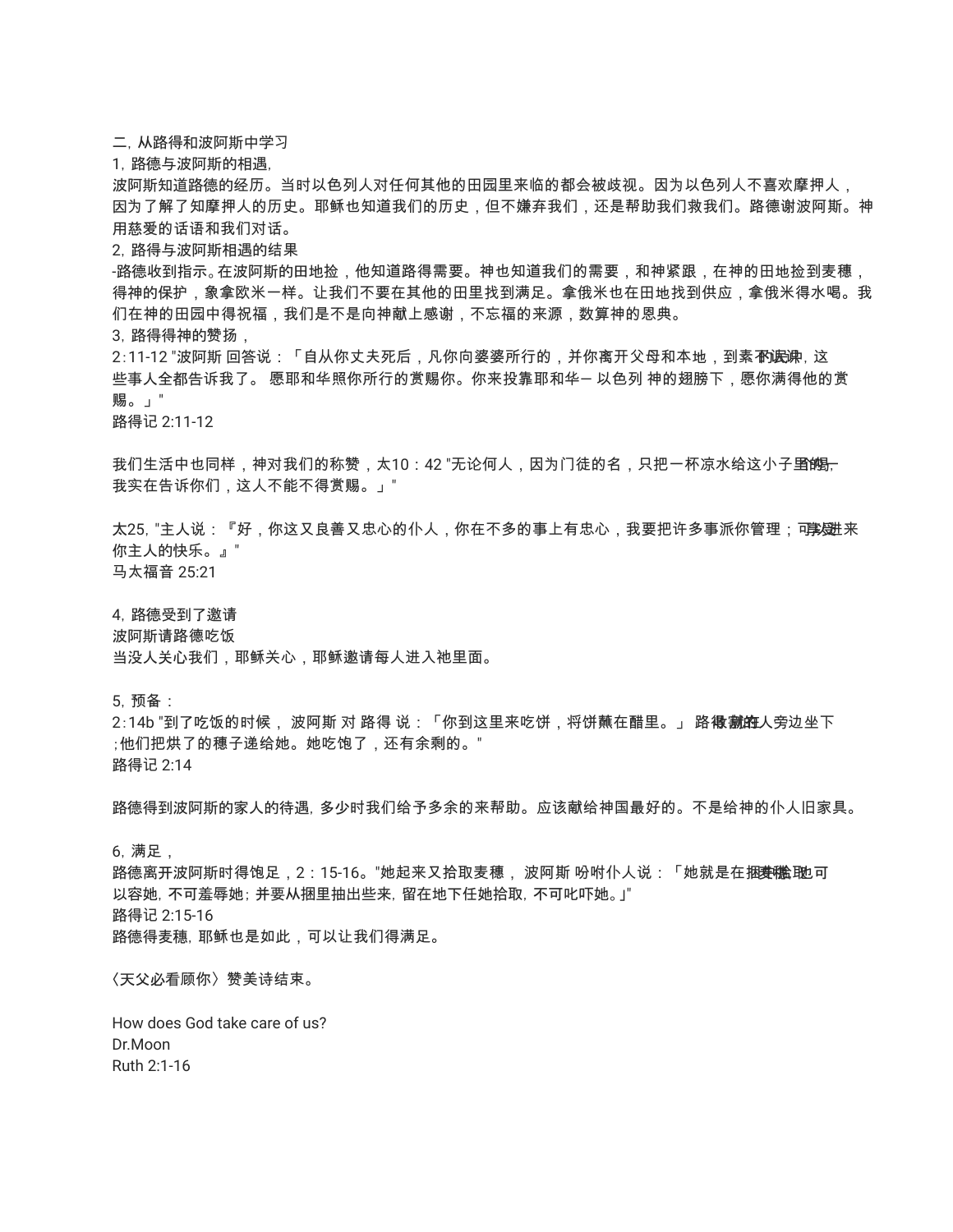Elimelek had 2 sons, lived in Bethlehem. When hit by famine, they left to Moab to look for food. Moabites worshiped idols. After Elimelek died, 2 sons grew up and married local women... Ruth went with Naomi, because Naomi's God was her God.

She faced fear and uncertainty when moved to the foreign land. Even she didn't aware of but God had at work for her. They arrived at the harvest time, so Ruth, being poor, went to field to pick leftover grains.

"As it turned out" she went to work at Boaz's field, a kinsman of Elimelek, she didn't know that Boaz's mom was a foreigner as well, Rehab,

A good picture of God's kindness and grace revealed

Consider Ruth's encounter with Boaz

Boaz knew her history: a Moabite woman came back w Naomi. She asked for permission; she worked whole day

In Israel's history, Moabite refused to let Israelites pass their land,

They defeated Israelites

Hatred of Moabites among the Israelites

Yet Boaz knew the law (the poor was allowed to pick up leftover grains from the field), even though the not required by the law to show her any kindness

Jesus knows who we are, yet still show favor to us: while we are still sinners Christ died for us romans5:8 Boaz knew Ruth's heart

Knew Ruth cared for Naomi. May God richly reward you

Ruth thanked his kindness, although I didn't deserve it, you treat me like your own

Do we all desire to be treated kindly?

Zephaniah 3:17 God delighted in you,

The result of Ruth's encounter with Boaz

Ruth received instructions: watch the field where the his men harvest, follow along the women

He knew what was best for Ruth. We too received instructions from God, fix our eyes at Jesus. We will

benefit by following closely to God's instructions

Ruth received protection

No man could lay hands on her, as long as she followed in Boaz's field, she was safe

Same for us, we will be safe under God's umbrella, let's not seek happiness and satisfaction beyond god Ruth received provisions

Normally women needed to get their own water, yet a foreigner, a woman, she was allowed to drink the water with the man servants

Think of what Jesus has done, all the goodness and provision, where could we be if not in his provision "When drinking water, remember the source "

Ruth was honored

May the god reward you for what you've done. Boaz was aware of Ruth's kindness and loyalty. Remind us what Jesus's said Matthew 10:42,

25:21 good faithful servant

How Ruth was honored

Have some bread, dip it in the wine,

Invitation, to eat at the host's table, even though foreign woman,

"Come and dine the master calleth come and dine, you may feast at Jesus table all the time..."

Ruth accepted the invitation

So accept Jesus's invitation!

She ate roasted grain, of his meal

Not leftover, but food prepared for Boaz and his men

Jesus invites us to his table. Very best he offers